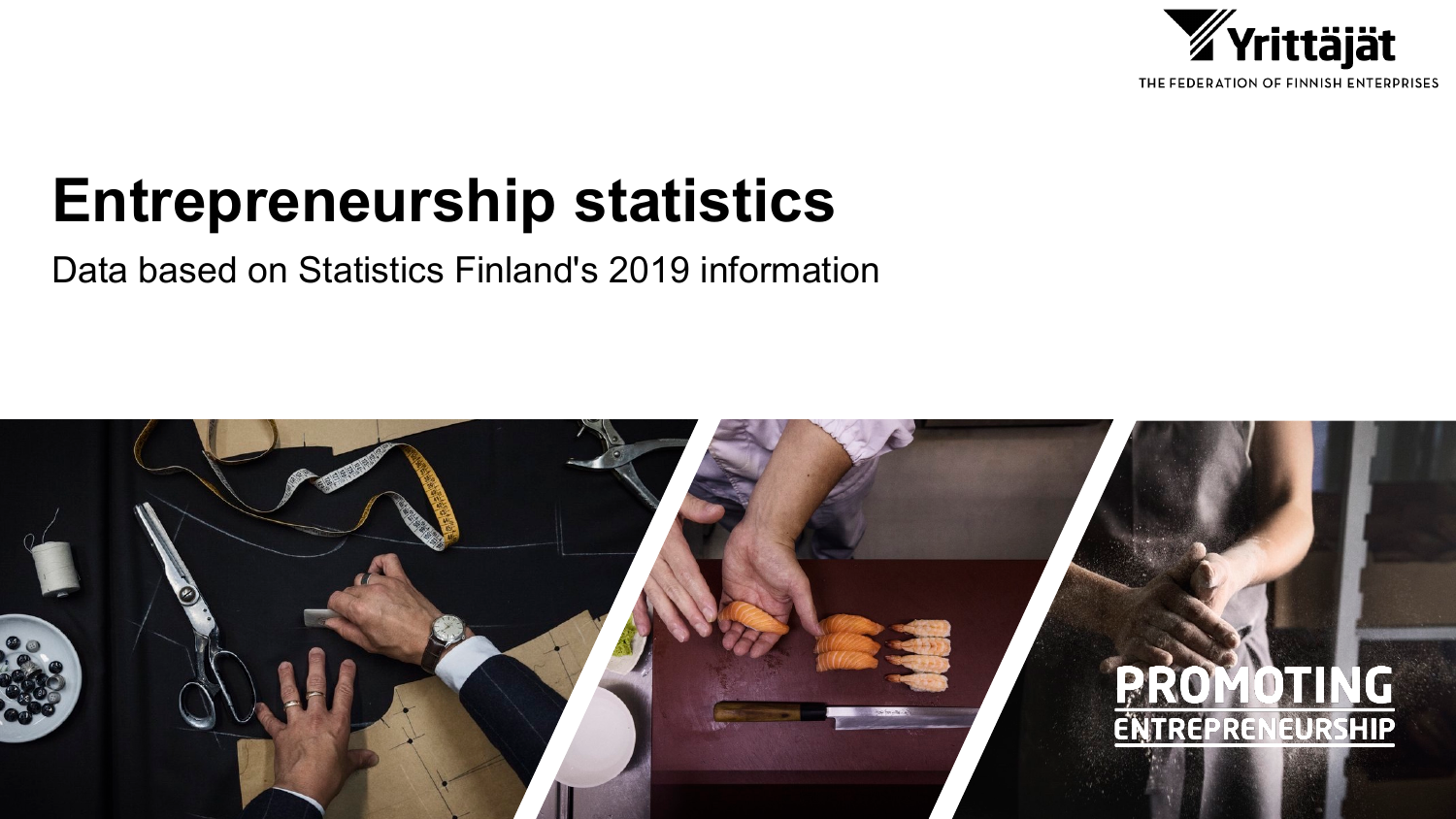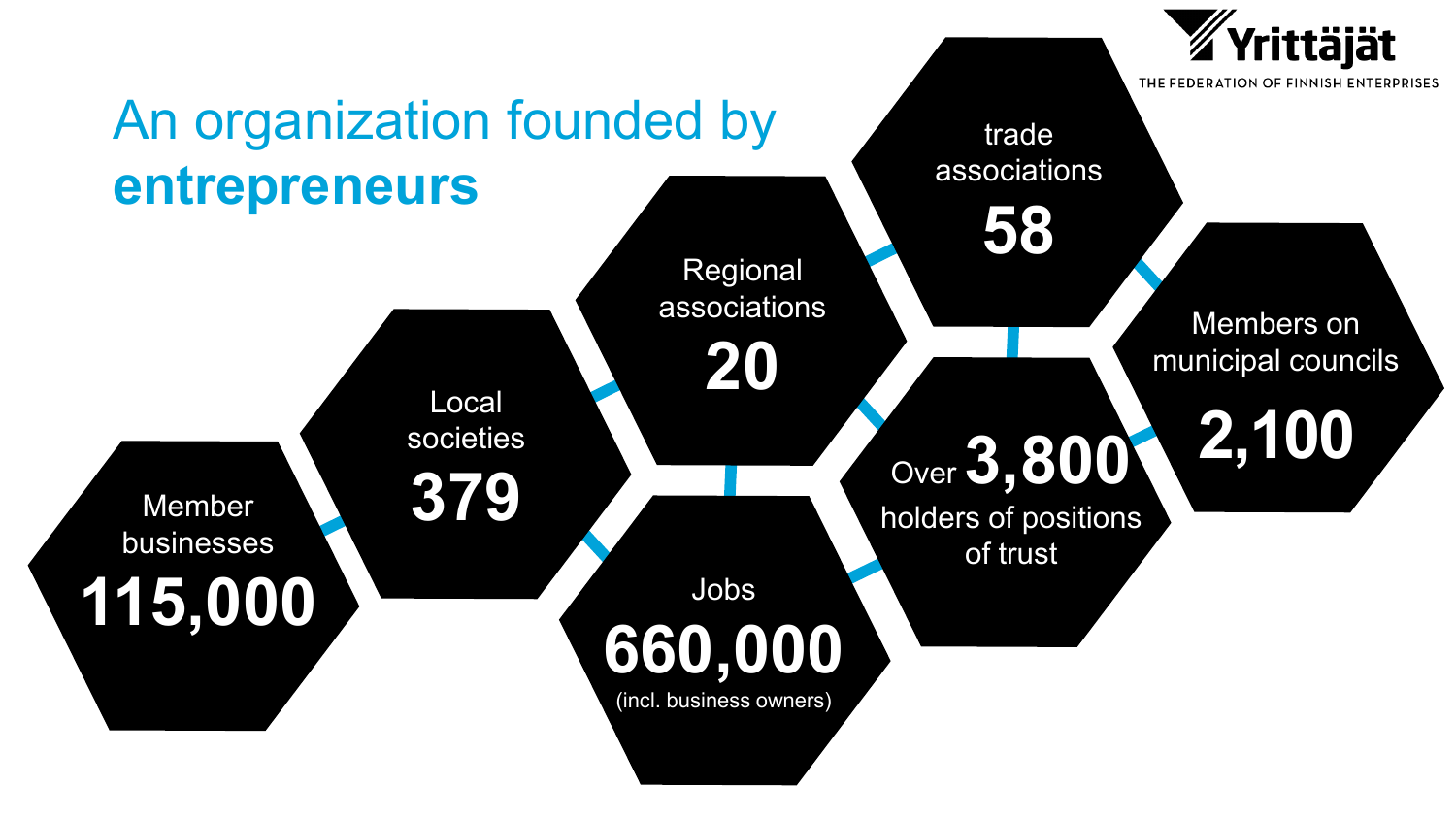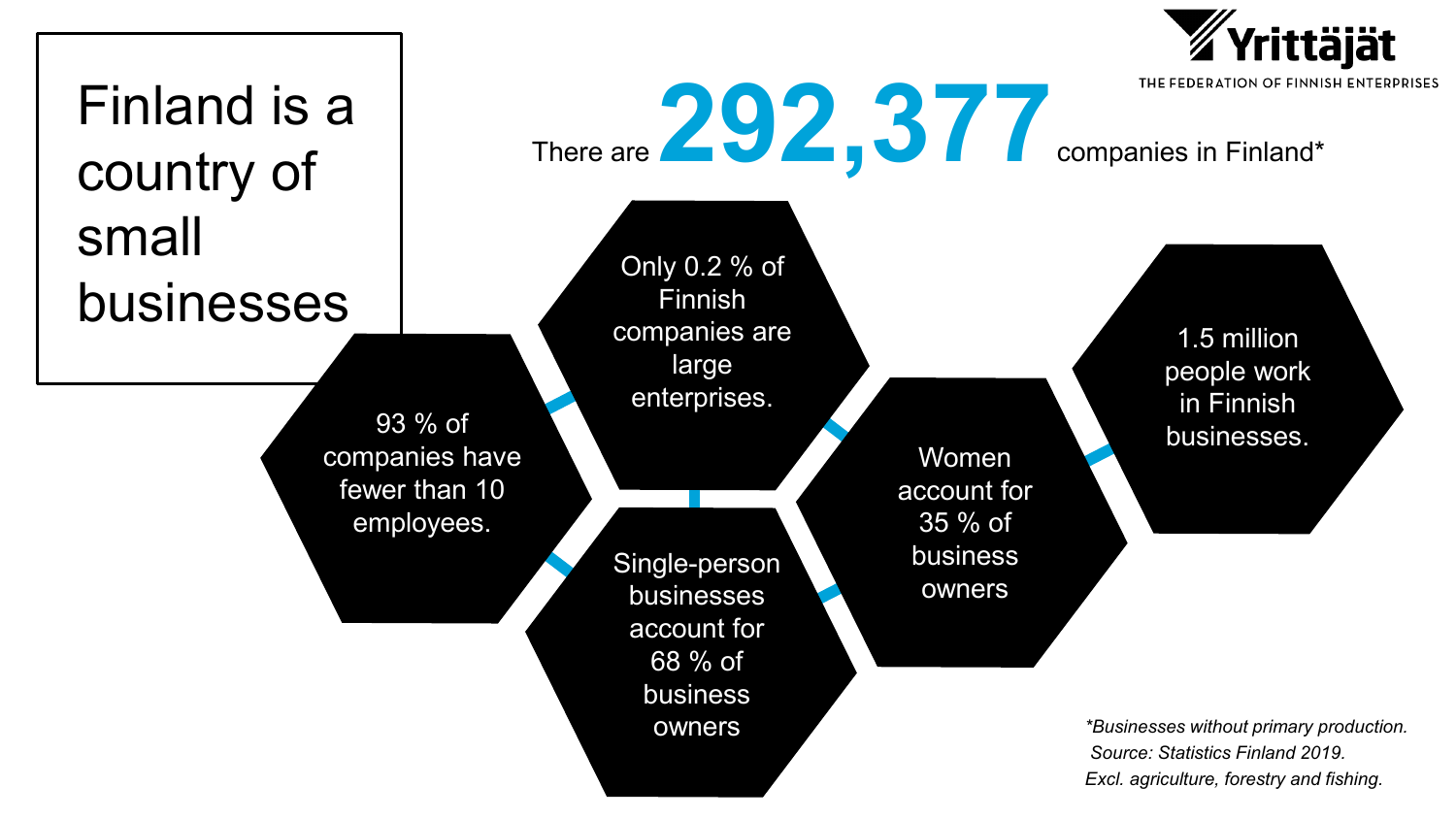

# support **exports**

### Entrepreneurs | Businesses' turnover abroad, % of SMEs

| Export or<br>business abroad | All<br><b>businesses</b> | Industry | Construction | <b>Trade</b> | <b>Services</b> |
|------------------------------|--------------------------|----------|--------------|--------------|-----------------|
|                              | ົດຕ                      |          |              |              |                 |

Forms of export or business operations in companies that export or have operations abroad\*

|                                        | All<br>businesses | Industry       | Construction | <b>Trade</b> | <b>Services</b> |
|----------------------------------------|-------------------|----------------|--------------|--------------|-----------------|
| Direct goods export                    | 41                | 82             | 49           | 64           | 18              |
| Direct services export                 | 39                | 13             | 37           | 17           | 56              |
| Licensing or franchising<br>operations | $\overline{7}$    | $\overline{7}$ | 15           | 3            | 8               |
| Salary or contract manufacturing       | $6\phantom{1}$    | 6              | 16           | 9            | $\overline{4}$  |
| Foreign joint venture or<br>subsidiary | 14                | 17             | 17           | 16           | 12              |
| <b>Other</b>                           | 22                | 10             | 21           | 20           | 26              |

*Source: SME barometer, autumn 2020*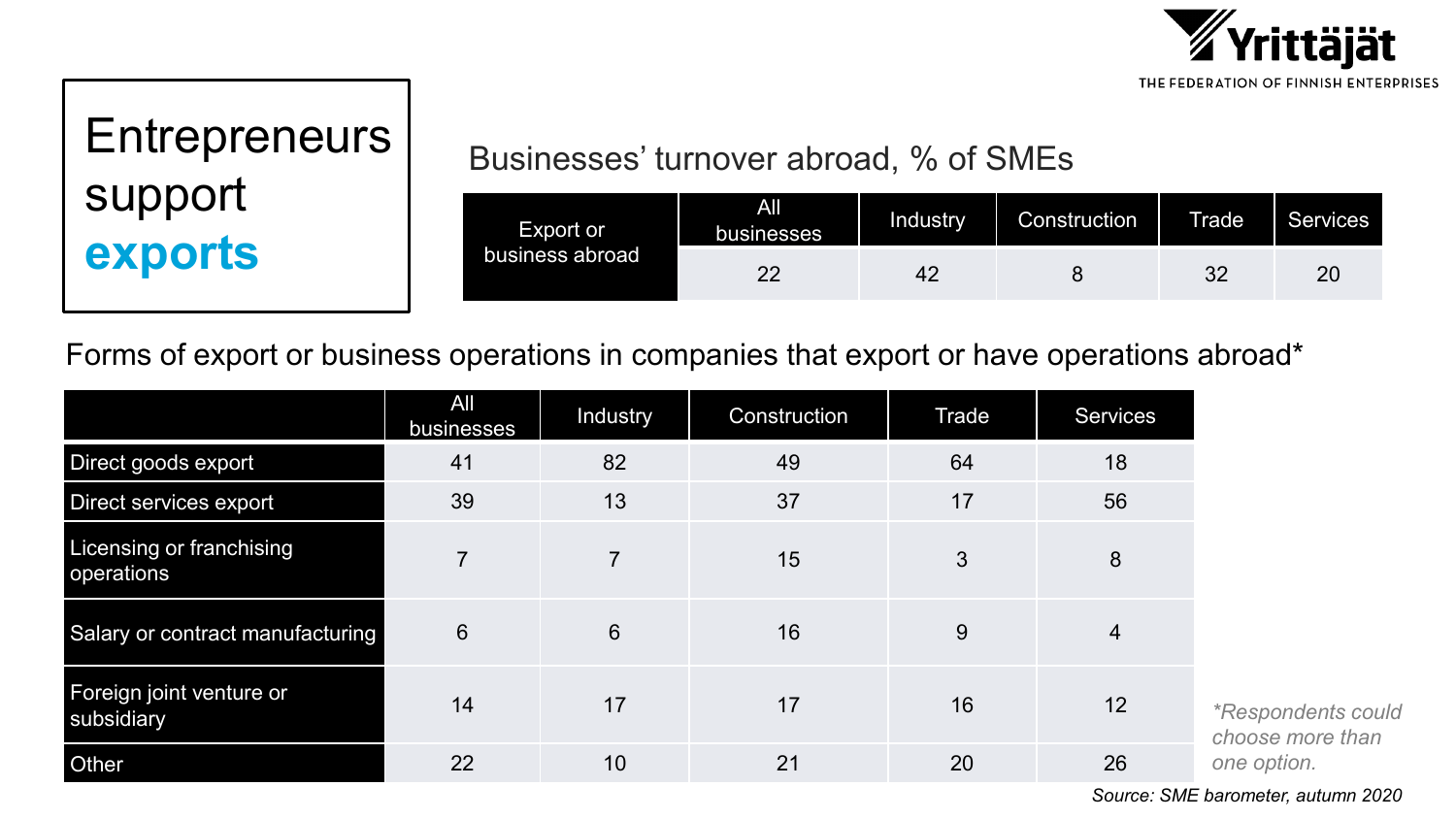#### **Changes in employee numbers**  in companies of various sizes 2001–2019





Small enterprises, under 50 FTEs: +81,095 Medium enterprises, 50–249 FTEs: +79,551 Large enterprises, 250+ FTEs: +18,489

SMEs: +160,646 Large enterprises: + 18,489

*Source: Statistics Finland. Changes in employee numbers in companies of various sizes 2001–2019 Staff numbers as full-time equivalents (FTEs), excl. agriculture, forestry and fishing.*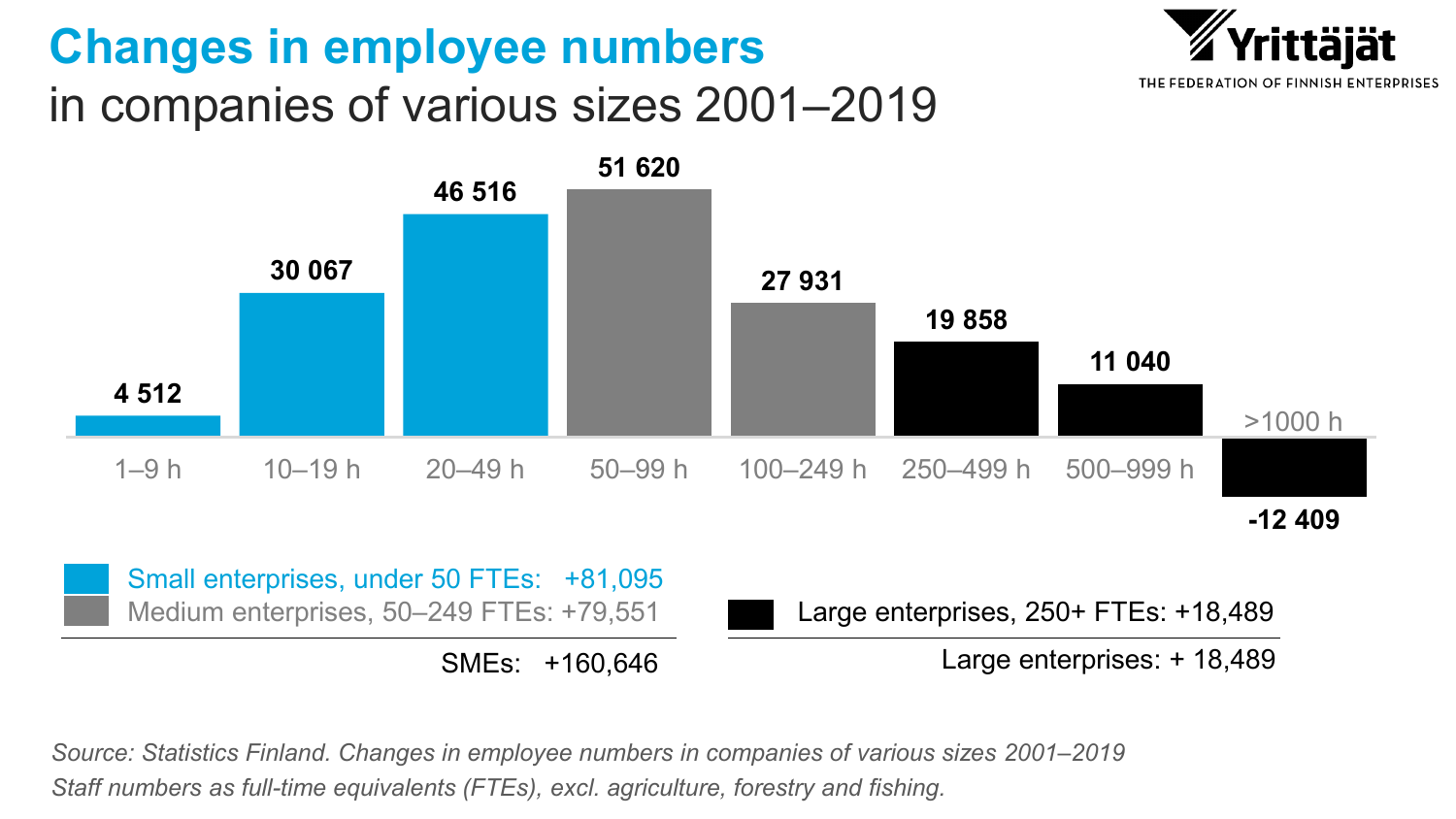#### **Development in quantity** of business owners, self-employed employers and single-person businesses 2000–2019



*l*rittäiät

THE FEDERATION OF FINNISH ENTERPRISES

Entrepreneurs (excl. agriculture, forestry and the fishing industry), 1000 persons

Employer entrepreneurs excl. agriculture, forestry and the fishing industry), 1000 persons

Single-person businesses. (excl. agriculture, forestry and the fishing industry), 1000 persons

*Source: Statistics Finland*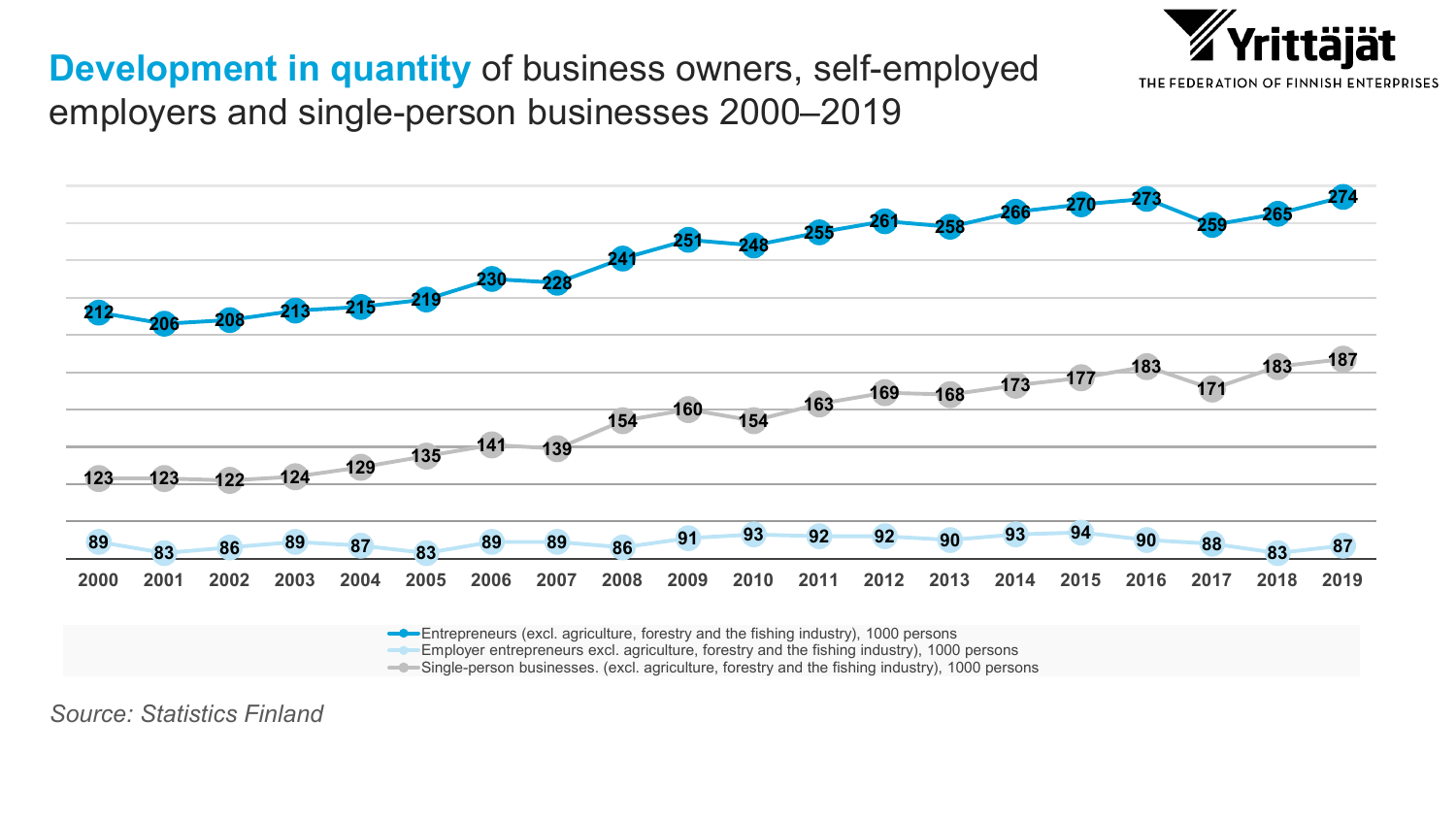#### Businesses and **labour market policy**

| About 3,000-5,000 companies have<br>shop stewards, which gives greater<br>freedoms for agreement. | Restrictions in about 50 pieces of<br>legislation affect this field.                                                   | There is hardly any flexibility, because<br>labour legislation is mandatory.                 |
|---------------------------------------------------------------------------------------------------|------------------------------------------------------------------------------------------------------------------------|----------------------------------------------------------------------------------------------|
| Normally binding<br>field                                                                         | <b>Generally binding</b><br>field                                                                                      | "Free field"                                                                                 |
| Approx. 20,000 companies<br>Average 45 employees each<br>Total approx. 920,000 employees          | Approx. 50,000 companies<br>Average 5 employees each<br>Total approx. 250,000 employees,                               | * Approx. 20,000 companies<br>* Average 11 employees each<br>Total approx. 220,000 employees |
|                                                                                                   | Only a few companies bound by<br>generally binding collective<br>bargaining agreements use<br>the shop steward system. | Collective bargaining agreements<br>do not apply to these companies.                         |
| Collective bargaining agreements affect<br>different sectors in different ways.                   |                                                                                                                        |                                                                                              |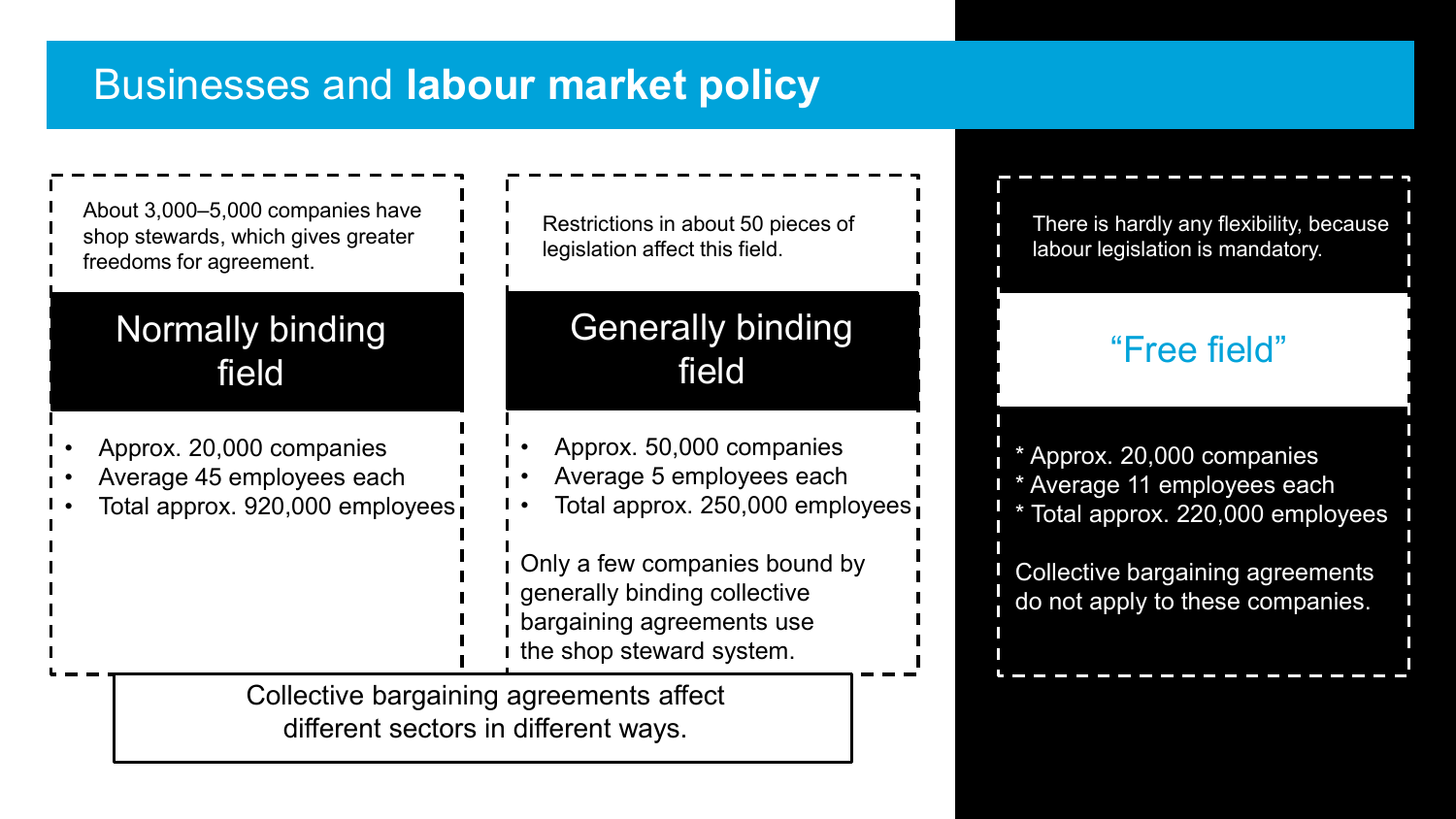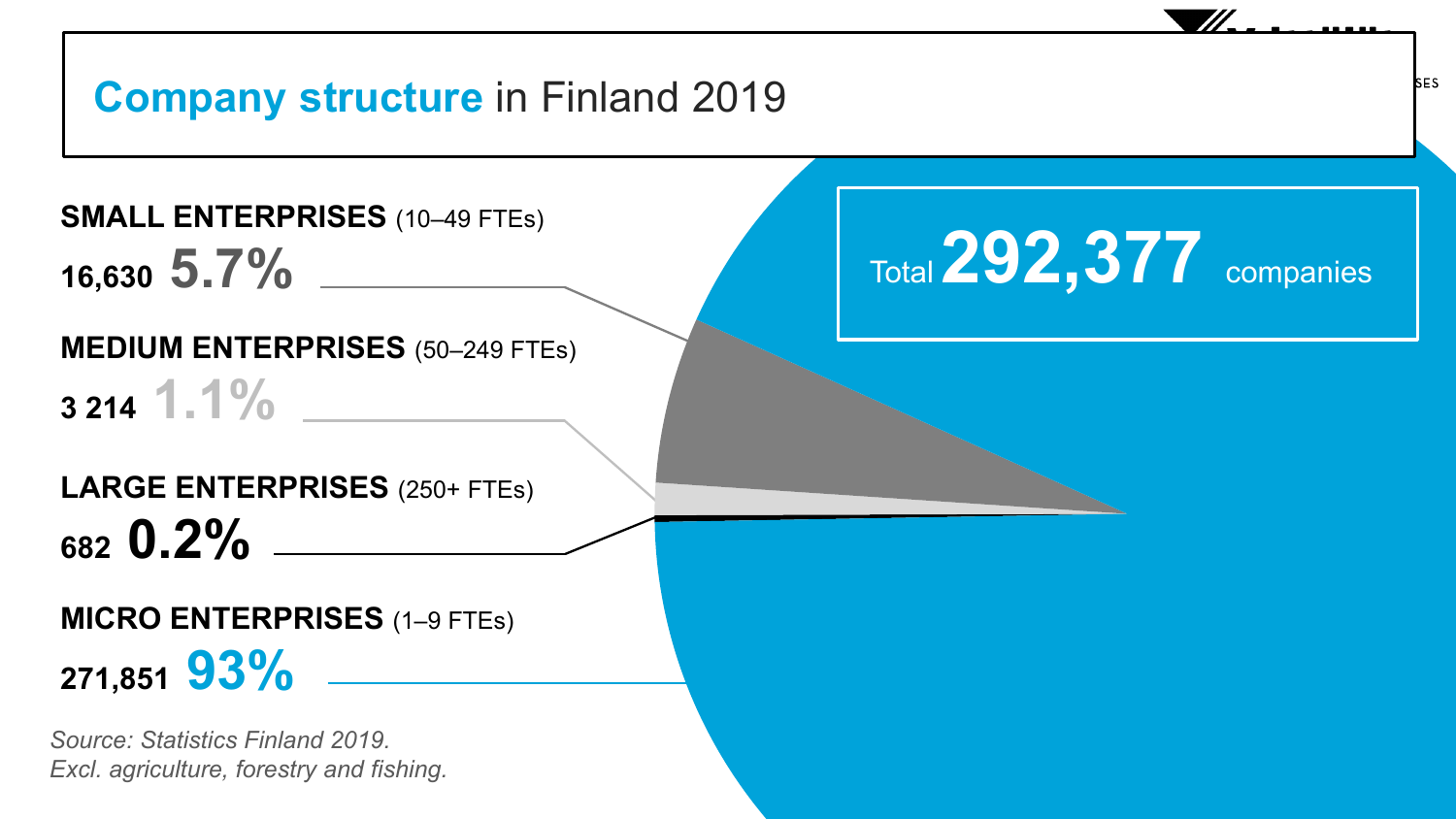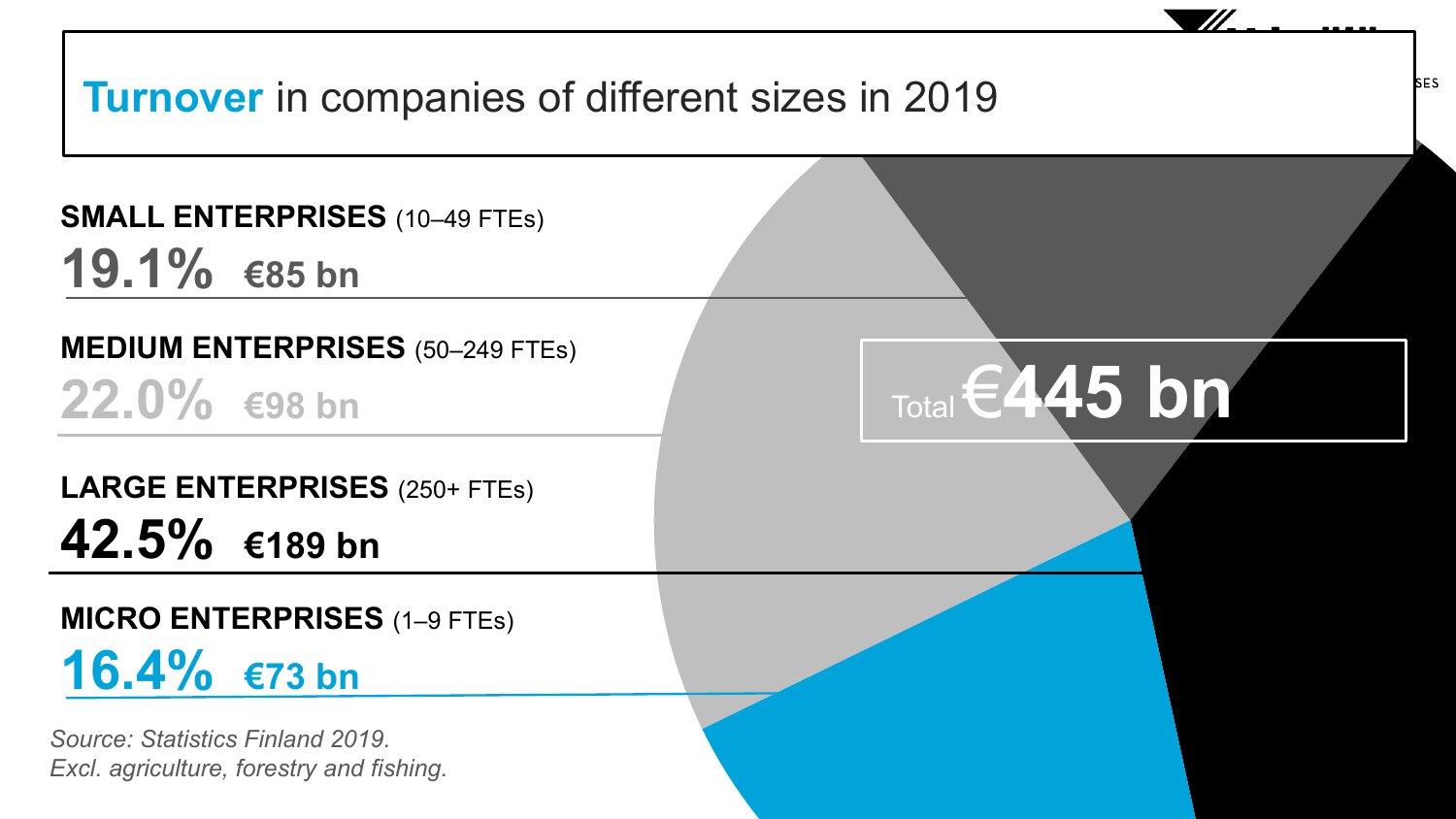